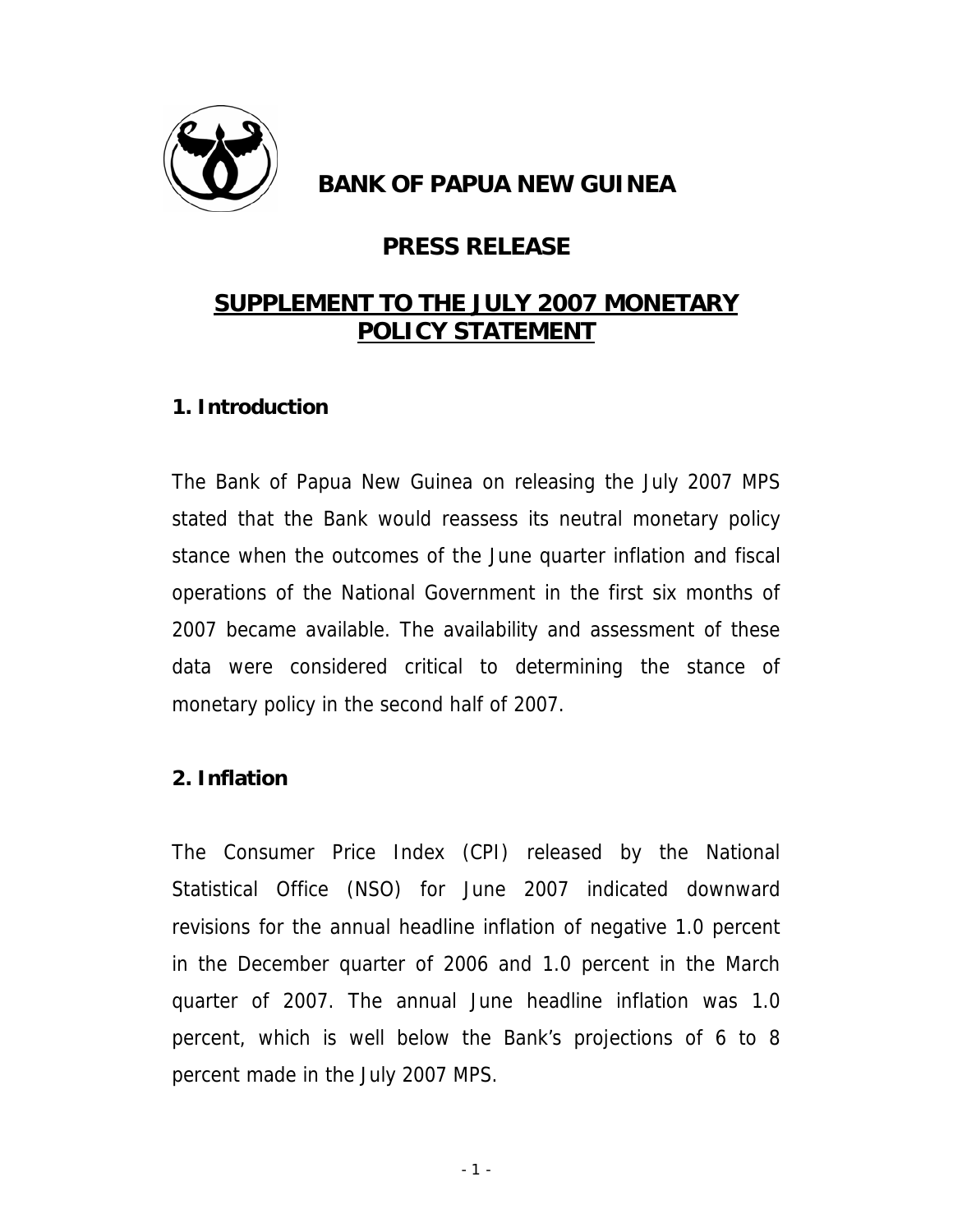The Bank now projects headline inflation to be around 4 percent in 2007. While the revised headline inflation is low, the Bank is mindful that the underlying measures indicate that there are some inflationary pressures.

#### **3. Fiscal Operations**

Preliminary estimates of the fiscal operations of the National Government over the six months to June 2007 showed an overall surplus of K420.6 million, compared to a surplus of K363.0 million in the corresponding period of 2006. This represents 2.4 percent of nominal GDP. The surplus resulted from higher revenue, which more than offset a significant increase in development expenditure and a moderate increase in recurrent expenditure.

Total expenditure for the first six months of 2007 was K2,323.6 million, and represents 42.6 percent of the budgeted amount for 2007.

Total development expenditure for the first six months of 2007 was K831.1 million, and represents 50.8 percent of the budgeted expenditure for 2007. The increase was related to higher counterpart funding for projects, combined with higher foreign grants for AusAID related projects.

Recurrent expenditure over the first six months of 2007 was K1,492.5 million, and represents 44.3 percent of the 2007

 $-2 -$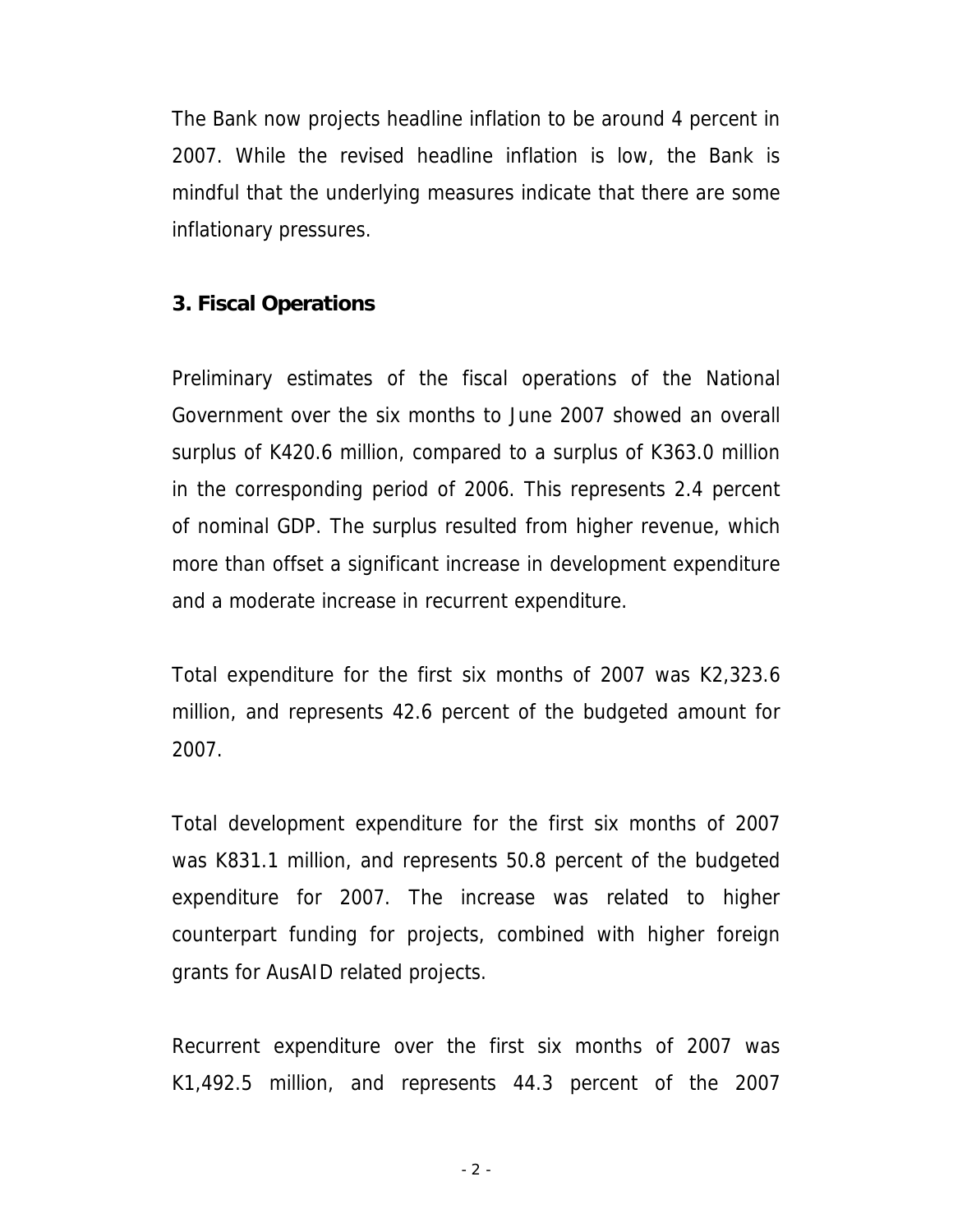budgeted appropriation. Of this total, K845.9 million relates to National Departmental expenditure, and represents 43.9 percent of the budgeted appropriations. Provincial Government recurrent expenditure was K337.9 million, and represents 45.2 percent of the budgeted amount. Interest payments totalled K197.0 million, reflecting the increased issuance of Inscribed stocks.

The Government's deposits with the banking system was K1,495.2 million at the end of June 2007, which reflected the surplus deposited in trust accounts for development projects.

The development and recurrent expenditure is within Budget and consistent with the Medium Term Development Strategy.

## **4. Monetary Policy Stance**

Given the low headline inflation and favourable fiscal outcomes and low inflation expectations, the Bank reaffirms its neutral stance of monetary policy for the second half of 2007.

The Bank will continue to monitor developments in the monetary aggregates and the proposed Supplementary Budget for 2007 and other potential risks outlined in the July 2007 MPS, and adopt appropriate monetary policy management strategies to achieve price stability.